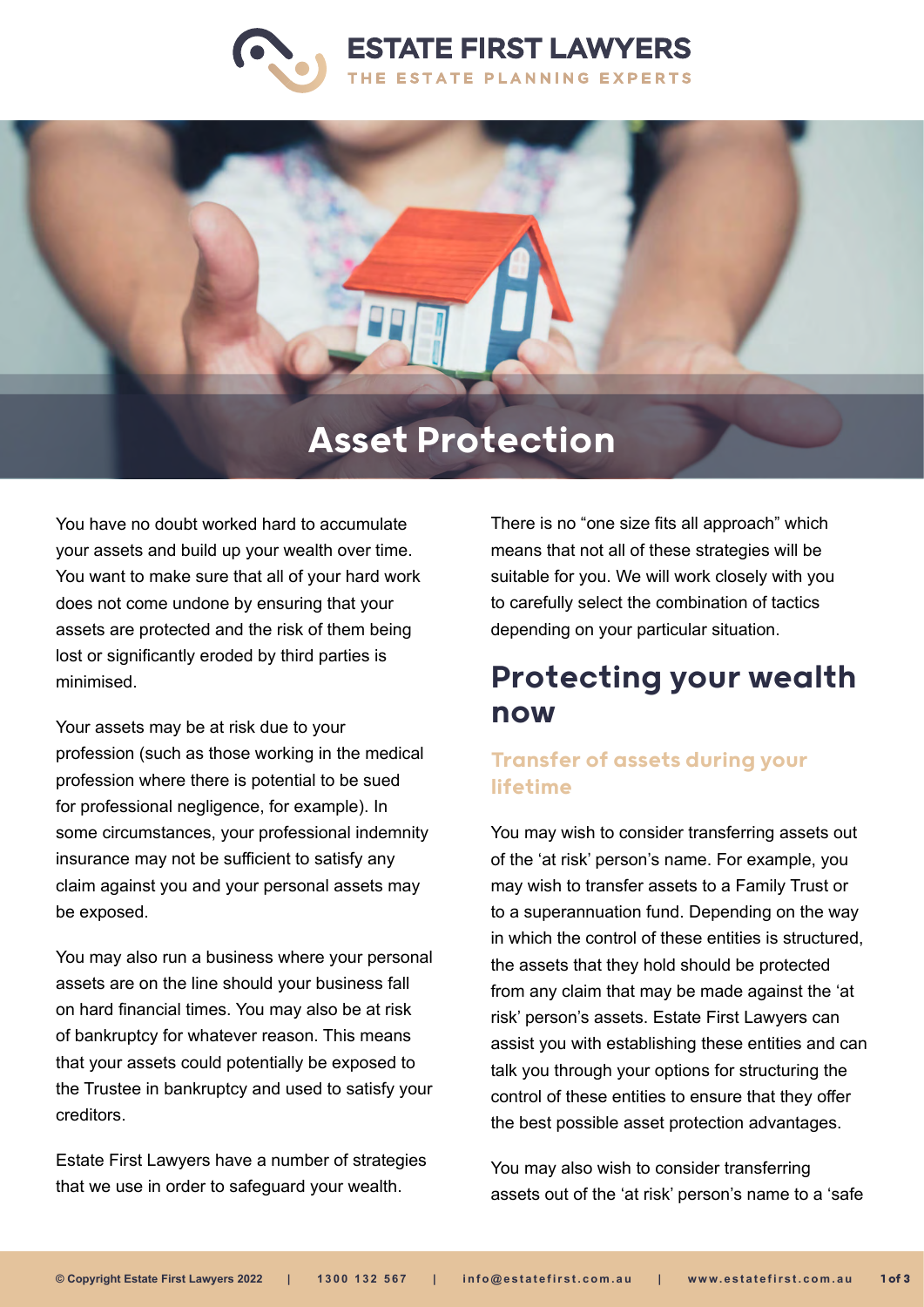

harbor' spouse (such as a spouse working in a relatively safe occupation and with no business or bankruptcy risk). This can be a very effective way of safeguarding the assets from any claim that may be made against the 'at risk' person's assets. Transferring assets during your lifetime may also trigger transfer duty and capital gains tax and it is important to seek professional advice in this regard.

#### Gift & loan back strategy

You may also wish to consider entering into a 'gift and loan back' strategy which involves gifting a sum of money to a Family Trust by way of a deed of gift and then having the Family Trust loan the money back to you (by way of a deed of loan). This process creates a loan owing by you to the Family Trust. The trust can call for the loan to be repaid at any time, (for example, in the event a claim is made against your personal assets). As set out above, the assets in the Family Trust should be protected from any such claim (depending on the manner in which the control of the Family Trust is structured).

Under the gift & loan back strategy, the legal ownership of the assets does not change, and therefore entering into this strategy does not trigger any capital gains tax or transfer duty liabilities.

As set out below, the arrangement must be entered into 4 and a half years or more from the date of bankruptcy for it to be an effective strategy to protect from this kind of threat.

#### A word of caution

It is important to note that under clawback provisions of the Bankruptcy Act, these arrangements (made without an intention to defraud creditors) must be made 4 and a half years or more from the date of bankruptcy (this period can be reduced in some circumstances) otherwise it can be 'clawed back' and considered as part of your assets to be distributed in the event that you do become bankrupt.

This means that for those of you where bankruptcy is a possibility, however remote, the time to act is now, before it is too late. This is one of the many areas of law where it pays to be prepared.

#### Binding Financial Agreements

Even for those of you who are in safe occupations and are not exposed to any business risk, have you thought about the impact that any separation or divorce may have on your hard-earned wealth? You may wish to consider entering into a Binding Financial Agreement with your spouse which sets out the agreed distribution of your assets if your relationship does break down. It is best to consider this document at the outset of the relationship and to renew it on significant events occurring, such as the birth of children, for example.

### Protecting your wealth after your death

What about ensuring that your hard-earned wealth safely passes to your intended beneficiaries once you pass away? Too many inheritances are eroded or never get to the people who you actually intend to benefit due to certain estate claims that may arise or unnecessary taxes that could have been avoided by careful planning. Estate First Lawyers have a range of available strategies to ensure that your assets pass to the people that you intend with as minimal complications as possible.

We can also advise you on asset protection vehicles for your beneficiaries to hold their